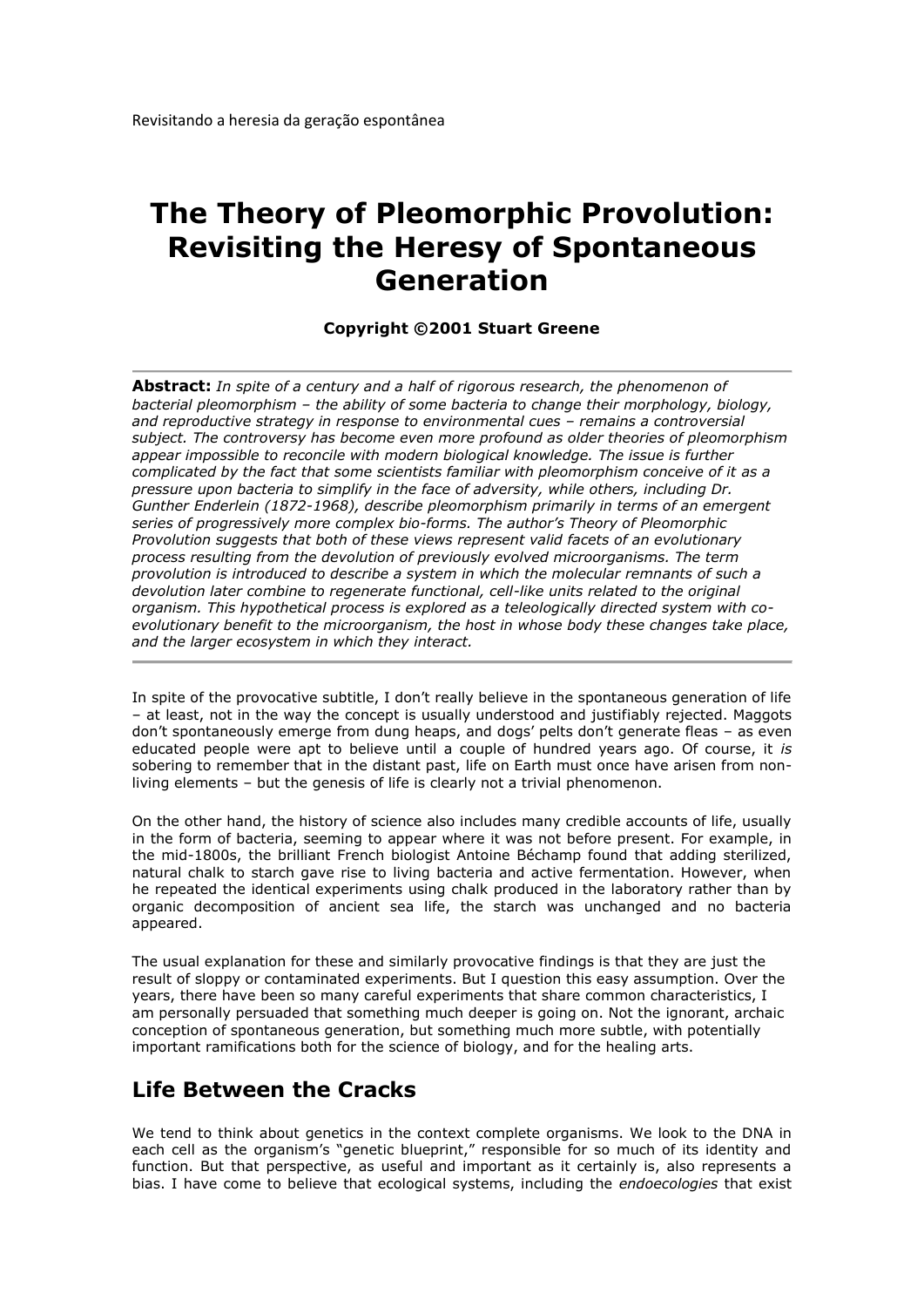within the tissues and fluids of our own bodies, also contain *coherent genetic information systems* distinct from, and in co-evolutionary partnership with the genomic identity of our species.

There is no rule that says that evolution only works on whole organisms. What evolution requires is a method for biological entities to change, ways to disseminate those changes, and a mechanism for those changes to persist across generational boundaries. In the Darwinian context, we usually focus on an organism's germ line DNA as the entity that changes, and on the process of natural selection to select and amplify those changes that confer reproductive advantage. But it's interesting to think about other ways in which all of these criteria can be met – what other types of *teleologically directed* genetic systems may exist, how and why they would develop, and what goals they could accomplish.

Let's start by turning this typical scenario inside out and look at the properties of the ecological systems that exist in the spaces "between" discrete cells and organisms. We usually think of the intelligence of the ecosystem as "emerging" from the coordinated and interlocking action of the organisms that comprise it, but these ecosystems may also contain critical elements that are outside of the organism's cellular boundaries. For example, viruses, phages, and similar sub-cellular genetic packages carry fragments of biological information. By piggybacking onto living cells, selected gene packages can ensure their continued presence within an ecosystem. In this view, on-going, very low-level viral "infections" may be a natural technique used to keep adequate stocks of raw genetic materials available for internal, genetic engineering.

Other structures may also have "shoe-horned" themselves into a living ecology in similar ways. Some of an organism's own genes may, for example, be unwittingly harboring the instructions to create specialized proteins or even retroviruses that have co-evolved to serve extra-cellular, even extra-organismal functions. What is interesting is to explore whether there is any valid evolutionary rationale for such systems to emerge and become selfperpetuating, achieving "closure" in terms of their guaranteed perpetuation – and also to explore if there are biological mechanisms capable of explaining how such systems, even if desirable in the abstract, might be physically possible.

The genetic elements I am hypothesizing are quite different from spores or seeds, since these already contain the complete genetic template for the mature organisms they will become. Instead, I am suggesting the existence of particles, some of which may contain fragments of genetic material derived from *previously evolved organisms*, along with molecular and colloidal support structures that can coordinate the reassembly of these elements into living or life-like forms.

### **The Biological Bootstrap**

The computer world gives us a rather useful analogy for this hypothesis. When a computer is first powered on, it must somehow "wake up" by loading certain elements of program logic into its memory. Traditionally, this is accomplished by physically constructing the machine to load a block of instructions from a guaranteed, fixed location in memory, called the "boot block." Once these primitive instructions are loaded, they can then tell the computer where to find the remainder of the information it needs to become fully functional. This more advanced logic is called the computer's operating system, such as Windows, UNIX, Mac OS, etc.

This process – which can be very efficient and flexible – is called "bootstrapping" the computer…or just "booting," for short. It comes from the old expression about getting back on your feet by "lifting yourself up by your own bootstraps." It's an *economical* process because it requires very little "privileged" information: just a tiny block of instructions and knowledge of its pre-specified location. Occam's Razor doesn't find a whole lot to shave away here.

It's important to point out that bootstrapping is also a very *flexible* solution, because the initial block can link to just about any additional information, and *this linked information can even change and evolve over time*. In a computer, the same boot block can point to a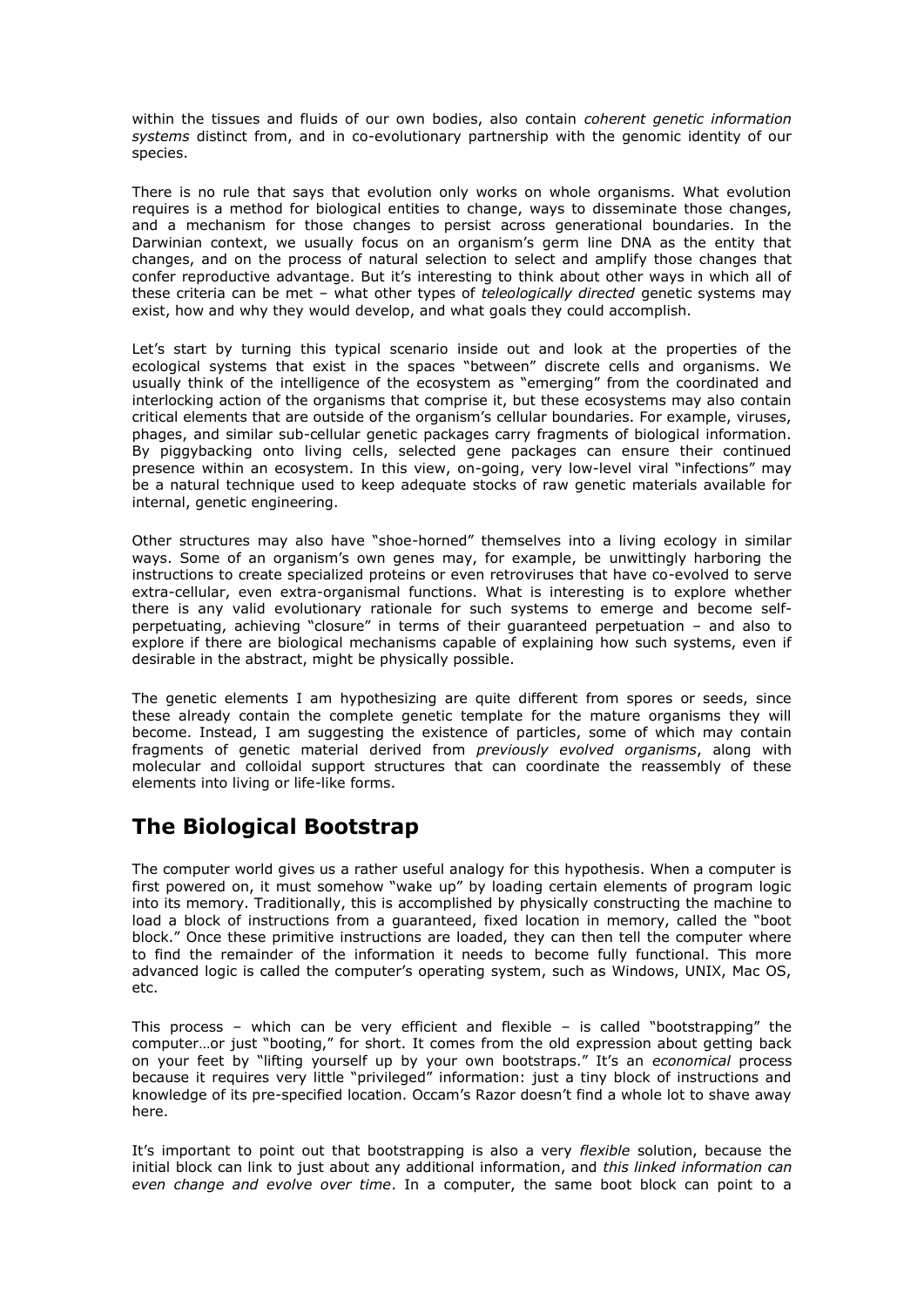primitive, "glass teletype" style operating system like the old MS-DOS, or to a newer, "userfriendly" operating system like the Mac OS, Windows, or a graphic version of UNIX. The boot block doesn't care. It just points where it's been wired to point. What it finds there determines the computer's actual identity.. If new technology is invented, however radical it may seem compared to previous generations, the same, archaic boot block can trigger the process of actualizing it.

#### **Adaptive Devolution: When Less May Be More**

When we talk about evolution, we usually imagine a slow, bumpy progression, through which less complex organisms develop into better-adapted, more complex ones. We think of the organism's genome, encoded in its DNA, as the historical archive where all the successful adaptations are stored, so that they can be passed along to succeeding generations.

But sometimes, evolution produces better adaptations by *regressing* certain previously evolved characteristics – actually giving rise to phases of adaptive *devolution*. There is a type of mole, for example, that has evolved to spend its entire life underground. Its predecessors had fully developed eyes, certainly one of evolution's most elegant and complex achievements. But over time, this totally subterranean species has actually "given back" its capacity for vision. It retains only a small vestige of sight, so that it can control its mating cycle by perceiving shifts in the length of the day.

Why has this creature returned such an amazing gift, choosing along its evolutionary path to voluntarily go blind? The main reason is that the visual cortex is incredibly expensive to run – consuming about 2% of the mole's total metabolic energy. In the world of evolutionary adaptation, 2% of net energy can be a huge figure, and over time can spell the difference between success and extinction.

An even more profound example of adaptation by devolution is the case of the mitochondria that live in each of our cells, providing us with our most efficient means of producing biochemical energy in the form of ATP. It is now believed, with a high degree of confidence, that mitochondria began as independent bacteria in that long ago time when the Earth's atmosphere suddenly filled with a lethal poison called oxygen. We correctly think of oxygen as necessary to our existence, but when the biological/geological interface on Earth shifted to provide an oxygen rich atmosphere, it created a crisis for evolutionary adaptation.

At some point, a clever bacterium pioneered an advantageous solution to the global, ecological crisis. Not only did it evolve a metabolic pathway to survive the release of oxygen into a previously anaerobic world, it actually found a way to use the oxygen with incredible efficiency, producing an abundance of biochemical energy in the form of ATP.

It is believed that when a foreign cell engulfed one of these highly energy efficient bacteria, instead of digesting it – thereby killing the goose that was offering to lay an endless succession of golden egg - it began a symbiotic relationship with the new bacterium – conscripting it to live inside its walls and sharing its aerobic energy windfall. The original bacterium is estimated to have possessed about 1000 genes, each capable of synthesizing a unique compound vital to the its own function and survival. However, trapped inside the host cell, it no longer needed to quite be so smart, since the host, through managing the integrity of its own environment, would automatically provide the bacterium with a number of vital functions.

Over time, the bacterium, reproducing in lock step with the host cell, was able to devolve, shedding most of its intelligence except for its capacity for whiz-bang energy production. The devolved entity was no longer capable of autonomous existence, having surrendered the complete set of skills needed to live outside of the host cell. In fact, from its original 1000 or so genes, the devolved entity retained only about 70 – quite an amazing sacrifice. On the plus side of the symbiosis, the mitochondrion that evolved from this devolution has been spread far and wide throughout the living world – in some ways making it the most successful organism of all time. It's a different metric of evolutionary success than the one we typically apply (more of your offspring rooting around in the forest, your face on the dollar bill, etc.), but it's entirely as valid!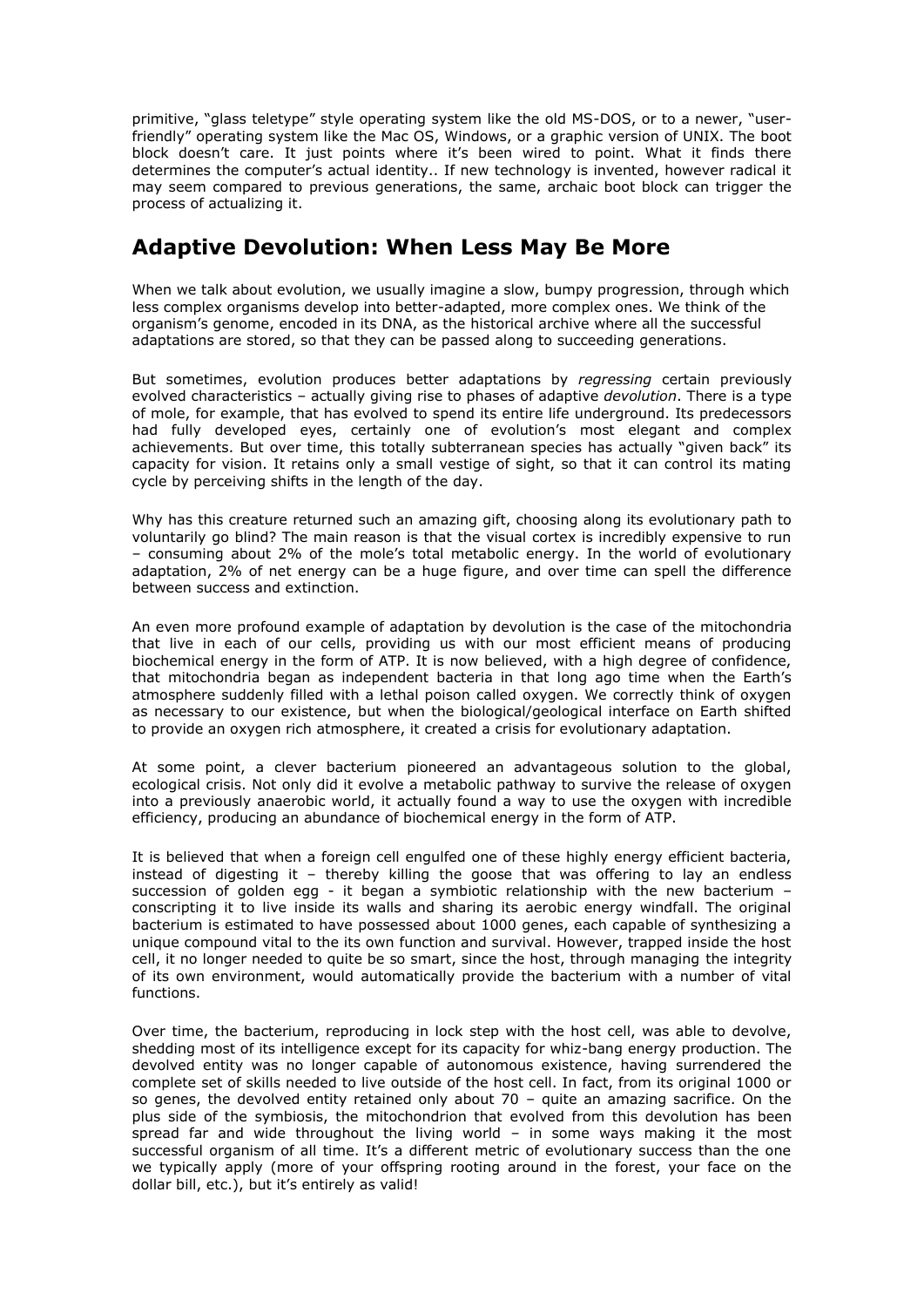### **The Three Phases of Evolution: The Ambimorphic Paradigm**

My suspicion, expressed in a concept I call *Pleomorphic Provolution*, begins with the observation that at some time in the past, previously evolved organisms – like the aerobic bacterium in our mitochondrion example – may have undergone an *even more extensive* type of devolution within the host organism. The most extreme case I can imagine would be the total devolution of the organism into a dissociated system of molecules, colloids, and genetic packages. These would retain no visible cellular attributes whatsoever, and the elements persisting within the host would not be recognized as living entities. This is a model in which the *most* complex entity, the king of the hill, would be a simple virus.

In this scenario, the devolved entities would contribute some benefit to the host organism in their guise as molecular packages. We know about comensal bacteria like our helpful intestinal flora, and devolved organelles such as the mitochondria we have just described. This hypothesis suggests that even the fully dissociated molecules and colloids would play a sufficiently beneficial role for their perpetuation to be adaptive. Indeed, Enderlein believed that the mold fungi *Mucor racemosus* and *Aspergillus niger*, in what he described as their most primitive, non-cellular states, contributed substances that participated in blood clotting and the formation of mineralized bones.

The second part of the scenario is that under some circumstances, these packages would be able to serve a different set of beneficial functions by fully or partially un-devolving, reestablishing themselves as primitive or mature cellular entities. These, of course, would be in some way related to the original organism that devolved. I suspect that provolution uses one or more specialized proteins as the biological equivalent of the computer's boot block to coordinate the cellular regeneration from the disassembled parts.

We are looking, then, at a three phase evolutionary system consisting of the original *evolution* of the organism, its co-adaptive *devolution* within the host's interior ecosystem, and its subsequent *provolution* into a regenerated life form. I refer to this whole pattern as the *Ambimorphic Paradigm*, the regeneration process as *Pleomorphic Provolution*, and usually abbreviate the whole thing with the term *ambimorphism*.

There are several thorny requirements for ambimorphism to actually work in the real world. However, none of these requirements appears to be more formidable than many other biological and evolutionary realities, including the initial appearance of life on Earth, the evolution of directed gene exchange between bacteria, sexual reproduction with its capacity for endless genetic variation, and the fusion of multiple prokaryotic cells into more advanced eukaryotic organisms.

I suspect that the elements of a provolutionary ecosystem include genetic fragments derived from previously devolved organism, persisting in the form of phages and other viroids that guarantee their continued availability within the host's body. This scenario would also require the existence of certain structural forms, evolved to coordinate the provolutionary reassembly process. These would act like a kind of super anabolic enzyme, whose substrates combine to "bootstrap" a fully or partially working cell back into existence – probably through a series of proto-cellular stages. This first, naïve model, will probably need to be fleshed out as we understand more about the multiplexing of gene function and the conditional expression of genetically encoded information through the action of energetic, as well as chemical signals. In this regard, the recent discovery that gene expression is influenced in part by naturally modulated electrical signals flowing along the double spiral DNA backbone is highly intriguing. How are these currents created and structured, and how are they influenced, in either beneficial or harmful ways, by other energetic influences?

These coordinating particles may be proteins that have co-evolved to express from within the host's own genome – or that of another obligant. Perhaps certain critical genetic elements for reconstruction may also be cached within the host's genome in the form of endogenous retroviruses. Upon expression, instead of forming a strand of messenger RNA to guide ribosomal protein synthesis, these strands would be reverse-transcripted into DNA, donating genetic elements to the provolutionary process.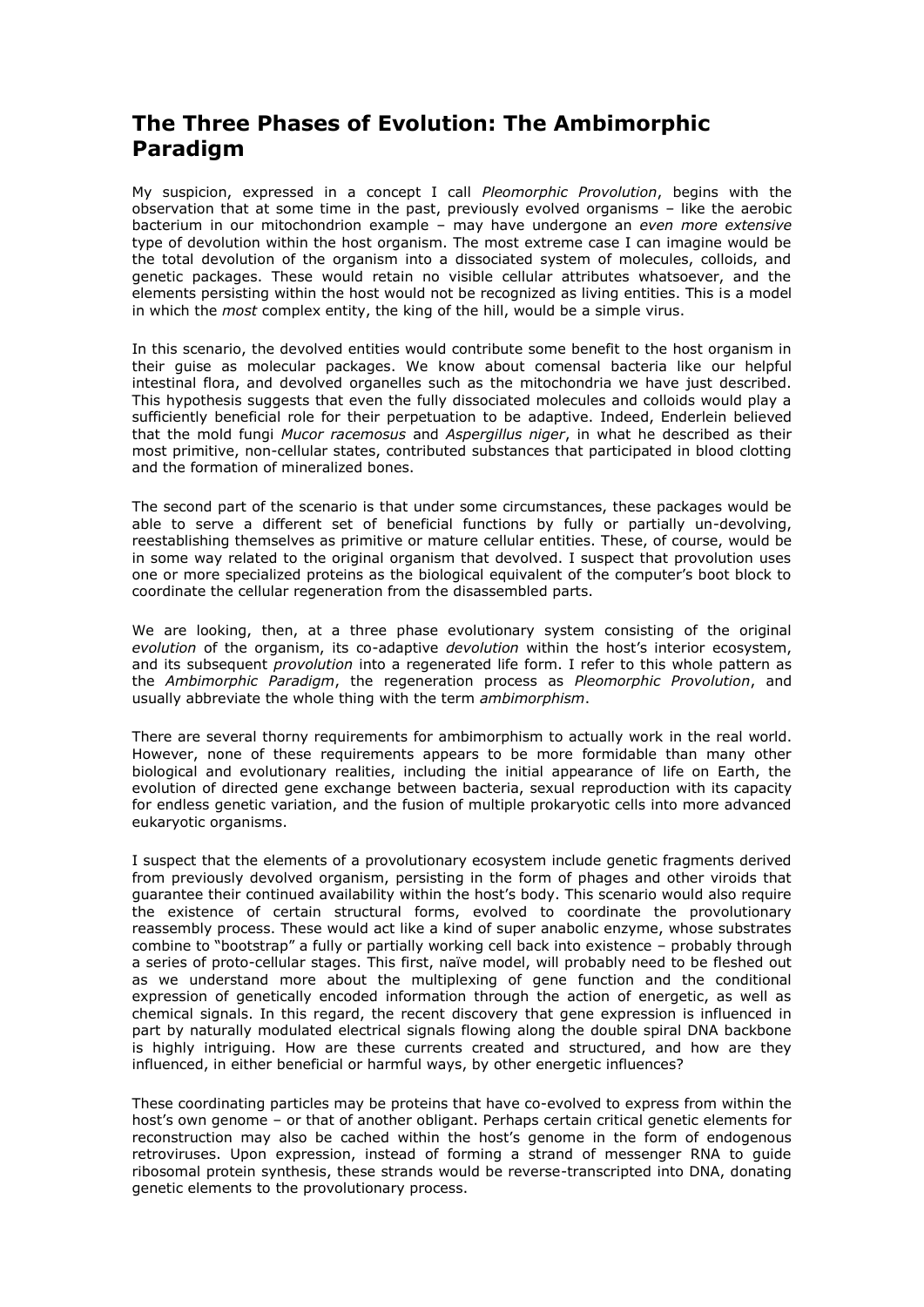I suspect that these hypothetical bootstrap elements, which I refer to as *provons*, are prionlike proteins whose conformations are conditional upon the environmental triggers favoring provolution. While not conceiving of it in these terms, other researchers have already described candidate conditions and compounds favoring the upward development of more cell-like forms. These include hormones (Naessens), pH/redox shifts (Enderlein), electrical and other energetic influences (Becker), the preponderance of  $D(-)$  versus  $L(-)$  chirality of certain metabolic acids, and a number of toxic substances, including hyper-catabolic compounds in some of our foods (e.g. D-cathepsin in crustaceans), and other environmental and iatrogenic pollutants (as in Reckeweg's brilliant theory of homo-toxicology). In fact, the pathogenic "scrapie" prions responsible for encephalopathies like Mad Cow Disease or, in humans, Kreutzfeld-Jacob Disease, Kuru, or Fatal Familial Insomnia, may result from expanding cascades of misdirected provons, originally co-evolved to serve specific and adaptive endoecological functions. Prion pathology may be analogous to autoimmune responses occurring at the provolutionary level.

### **Incentive and Opportunity**

What evolutionary rationale could possibly exist to select and reinforce provolution as a beneficial function? I think that it's important to look at this question both from the perspective of the original microorganism, as well as from the perspective of the host. In the potential for an evolved interface between the two lies the possibility of an internal ecology endowed with enhanced intelligence and capability.

First, the entrapped microorganism – probably a fungus or bacterium – initially appears to the host as an invader. Its arrival on the scene will trigger the host's immune responses – whatever they may be. If the host destroys the invader – end of story. If the invader destroys the host – it's also a comparatively brief, if somewhat more agonizing tale.

But if the host and the invader both persist (as in the mitochondrion example), through some combination of stealth, incompetence, and mutual advantage – they may alter one another's biological destinies in important ways. If these changes can be communicated, somehow, to the host's progeny, they may well influence the shared evolution and function of their mutual endoecology.

In the simpler cases of this phenomenon, host and invader lurch uncomfortably towards a state of symbiosis, changing in subtle ways to accommodate their convergence towards mutual benefit. During this process, the obligant-to-be has a decided incentive to become less provocative to the host. The more it can avoid being pounded by the host's immune capabilities – without also undermining and killing the host, or destroying its ability to reproduce – the more successful it will tend to be in its new environment.

One way for the invader to become less provocative is for it to devolve, to begin shedding the elements of "otherness" that the host uses to identify it as an invader. While the entrapped organism has a survival *incentive* to devolve, it also has a complementary *opportunity* to do s as well. As an independent organism in the wild, it needed to provide for its own nutrition, the chemical and thermal stability of its environment, its methods of locomotion, etc. Within the ecosystem of the host, many of these activities become much simpler. Incentive plus opportunity provide two potent, interlocking factors favoring devolution for those invaders and hosts that have "decided" to try living together.

However, in devolving, the organism extends to the host something analogous to "trust." In this scenario, how can it protect itself from unexpectedly hostile shifts in the host's inner environment? These could range from the host, over multiple generations, evolving more discriminating immune mechanisms, or the introduction of new ecological competitors to the internal terrain, or even a global change in the host's external environment due to climate shifts or other factors – meteors strikes and supervolcanoes are two highly dramatic examples.

It would be helpful if the obligant in this evolving ecological interface could have, in effect, an "escape clause" in its symbiotic contract. If the obligant had a way to un-devolve back into a more autonomous form, it might not have to be a helpless bystander to the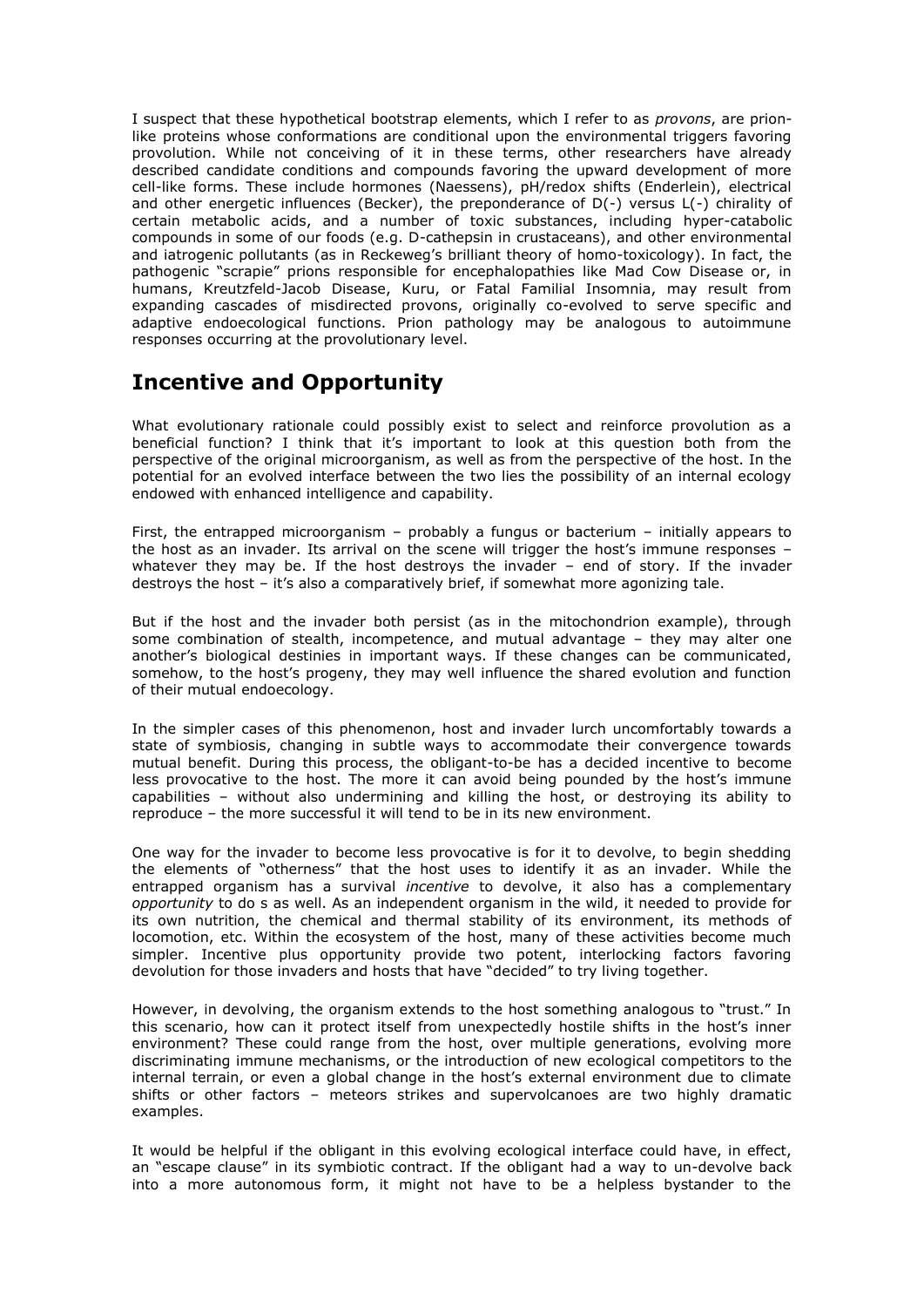threatening changes taking place. It could, perhaps, use some of its previously evolved intelligence to defend itself, and possibly, to actively seek new patterns of adaptation. We have not really begun to discuss how such a thing might be possible – but on conceptual level, it would be a handy option for a devolving organism to possess.

Now, let's shift our perspective to the host's point of view. Again, let's assume the interesting, non-lethal interface where, for whatever collections of reasons, host and invader are not killing one another and the result of their endoecological co-evolution is being passed to the host's progeny. This is admittedly a very small percentage of actual cases, but we have the luxury of the evolutionary time-scale to work with.

The happiest outcome in such as situation would be a robust, symbiotic relationship. The potential for the invader-turned-obligant to contribute to the host's welfare stems from its unique, independently evolved capabilities. The devolution of the oxygen-friendly mitochondrion, previously described, is the archetypal example.

As previously mentioned, I propose that some of the time, the devolutionary process extends even further, to a molecular systems level, where no vestige of the original organism is apparent – and that some of these devolved organisms can return to a living, cellular state through a pre-programmed evolutionary process.

### **The Venerable Dr. Enderlein**

Dr. Gunther Enderlein (1872–1968), whose work will we examine in a bit of detail, believed that all mammals contained the highly devolved remnants of at least two families of invaders – originally stemming from the mold fungi *Mucor racemosus* and *Aspergillus niger*. Furthermore, Enderlein believed that each of these fungi, through the process of seeking a form in which they could exist with us in stable symbiosis, vastly influenced our evolution, especially in the areas of complex skeletal development and the self-healing, through clotting, of our circulatory system.

But for Enderlein, this sword had another edge – one that he perceived as a medical disaster. However, seen through the filter of the Ambimorphic Paradigm, we can understand the same facts in a different way. What appeared to Enderlein as the tragic origin of chronic illness can really be seen as the misdirection of an important ecological adaptation. What's more significant is that if this perspective is correct, it may well give us one of the most powerful tools imaginable to influence our own health and healing. Let's start by filling in a little background.

Through many years of painstaking research, Enderlein came to believe that our body fluids, such as blood plasma, lymph, and cellular cytoplasm, contain particles that can be induced to reorganize into more complex biological forms, ultimately giving rise bacteria and fungi not previously present. Of course, this notion is reminiscent of Béchamp's experiments conducted more than half a century before. Enderlein called this phenomenon *probaenogeny*, and made it a cornerstone of both his theoretical and clinical work in pleomorphic microbiology. Clearly, it is this phenomenon – one that I believe Enderlein could not adequately explain with the tools at his disposal – that I hope to decode with the Ambimorphic Paradigm and the hypothesis of provolution.

Enderlein demonstrated that beyond a certain level of developmental complexity, all the emergent pleomorphic forms leading towards *Mucor racemosus* or *Aspergillus niger* were pathogenic and degenerative. In fact, Enderlein argued that it was the conversion of the benign, devolved forms of these fungi into their pathogenic, cellular forms that constituted the deepest roots of all chronic illness. Enderlein demonstrated ways of understanding challenges as diverse as cancer, diabetes, tuberculosis, and glaucoma as different facets of the same types of internal, pleomorphic imbalances.

In particular, the mature bacterial and fungal expressions that Enderlein isolated from the blood of diseased individuals were highly saprophytic – both promoting and nourishing themselves from organic decay within the body. He went on to describe the original invasion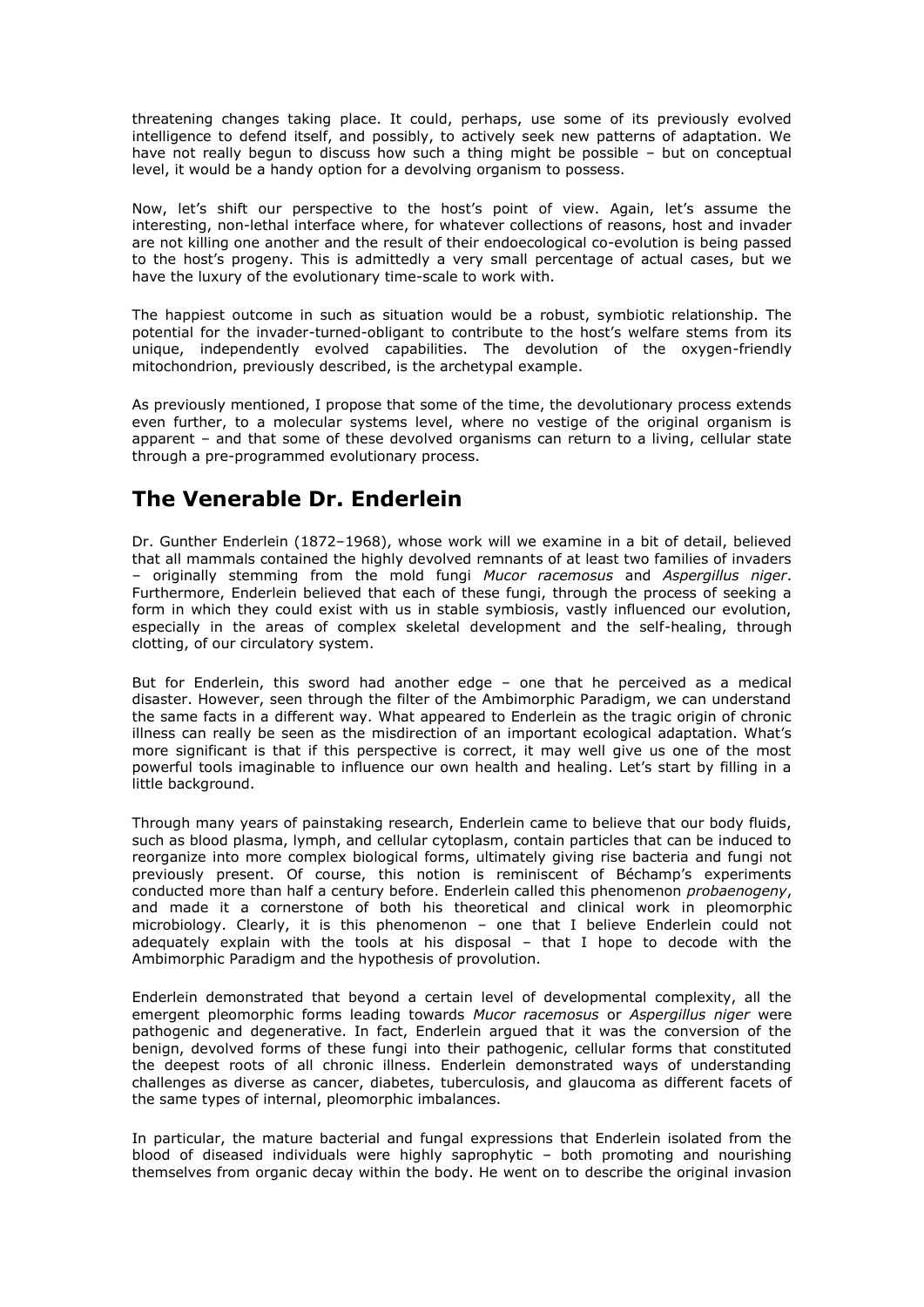of these two molds into our ancestral chain as the "…greatest medical tragedy in evolutionary history."

## **A Double Edged Sword**

Nature is parsimonious. All ecosystems have mechanisms – often central to their architecture – for scavenging and recycling dead organisms and waste materials. If the fallen tree in the forest were not soon returned to the soil through the action of countless saprophytic fungi and bacteria, nothing new could ever find sufficient nourishment to grow. It was, in fact, largely due to the cycle of biological conversion of inorganic materials, and their subsequent recycling into new life, that our rich biosphere on Earth first developed.

So – what if the eventual ecological interface arising between our ancestors and one or more original invaders – such as *Mucor* and *Aspergillus* – formed a highly adaptive, two-phase system, as follows?

During the first phase, during the time when we are healthy and productive, the highly devolved, molecular and colloidal remnants of these organisms would actively contribute to our welfare in specific ways. For example, Enderlein believed that the primitive phases of *Mucor racemosus* contributed essential elements to the process of blood clotting. The emergence during devolution of a vascular self-healing function could have triggered a huge evolutionary leap for the host – allowing it for the first time to safely develop a complex and extensive circulatory system. This sort of imported, unexpected benefit could be one explanation for some of the non-linear bursts of evolution that are referred to as periods of "punctuated equilibria."

Now, let's suppose that upon the death of the host, the second phase of the interface is activated through the process of pleomorphic provolution. In this phase, the primitive, noncellular components of the devolved organism would begin to reorganize into increasingly life-like forms, culminating as autonomous, highly saprophytic organisms. This would encourage a rapid decay of the host's tissues, quickly recycling them into the greater ecosystem. What is even more interesting is that many of the molecular elements entrained into the provolved organisms would be the very same ones that during life had been engaged in beneficial, symbiotic activities.

When the appropriate set of environmental triggers activates the recycling of a dead organism, the result is a potent benefit to the ecosystem. It translates into an efficient, accelerated decay of a dead organism and the subsequent enrichment of the terrain with valuable nutrients. But, if the triggering mechanism is somehow activated *prematurely*, while the host is still alive, it would create an internal onslaught of pathogenic, endotoxic recyclers *inside the body*.

But how does the *saprogenic system* (namely, the creation of internal recyclers through provolution) know when an organism is actually dead? Probably through an interlocking set of biochemical and energetic parameters – many of which have been empirically discovered and utilized within various systems of natural and nutritional healing. When the parameters fall within a certain range, provolution is discouraged, and the creation of active, *counterprovolutionary regulators* is encouraged. On the other hand, when the inner terrain falls too far out of balance in too many ways, the opposite conditions would apply. Provolution would be actively stimulated, and the creation of regulators would be inhibited – exactly the right scenario for a dead organism ripe for recycling. One of the difficulties for 21st Century *Homo sapiens*, however, is that a combination of environmental, nutritional, and medically induced imbalances seem to mimic the triggers that provolution uses to discriminate between life and death – between the symbiotic phases of the devolved obligants, and their otherwise adaptive, saprophytic actions. The living phase where the devolved obligant assists the individual – and the *post mortem* phase, where the devolved obligant serves the community by nourishing the coming generations.

Seen in this light, the provolved saprophytes are not evil – they do not deserve to be the targets of medical ambush and onslaught. Instead, we need to learn how to refocus the communication within the internal ecology, and reverse the saprophytic trend. This is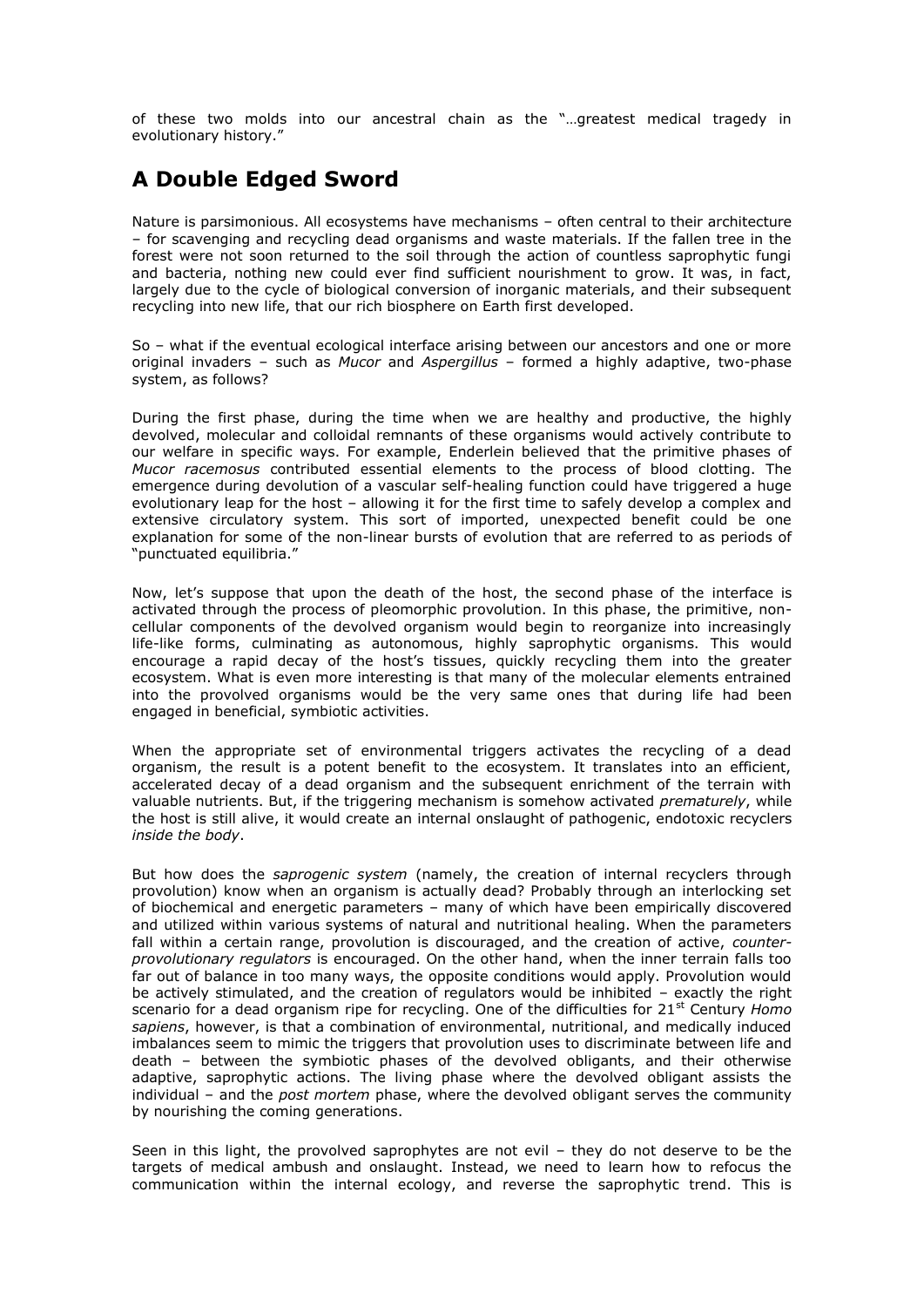complicated by the fact that a great many forms of medical intervention – which locally efficacious – often increase the matrix of imbalances that the provolutionary process uses to make the determination of death. Cancer chemotherapy and radiation, for example, amplify the very pH and redox imbalances that are conducive to neoplastic growth!

This hypothetical two-phase system is neither good nor bad  $-$  it has what evolution likes  $\cdot$ the potential to be adaptive. By analogy, fire is a good thing when it's warming your house and cooking your food. But fire can become a bad thing when it jumps onto the curtains and burns your house down. Provolutionary recycling is a boon for the ecosystem – and dead organisms don't care how fast they decompose, while those yet to be born may benefit from the efficient recycling of nutrients into the world they inherit. On the other hand, living organisms with severely degraded inner ecosystems may experience a increased biological pressure to die quickly. In the wild, these organisms may well be a drain on living populations. They may be more beneficial to the overall ecosystem as "earthfood" than as weakened, unproductive community members.

On the other hand, we humans value our lives by a different metric. Putting aside the practice of setting enfeebled Inuit elders adrift on ice floes, human beings put a premium on our individuality. When our inner systems become contaminated, we want to find ways to fix them, to heal the conflicts. So we try to think deeply about how to get out of the hole of ill health. Mainstream Western medicine tends to focus on the individual factors that have gone awry, looking for ways to bolster, repair, or compensate for them. In contrast, I have coined the term *EcoBiotics* to describe the attempt to influence our health through applying the lessons of evolutionary ecology.

In his work, Dr. Enderlein identified specific biological forms – non-cellular packages related to the devolved fungi – that work as natural regulators, keeping the degenerative, second phase of this provolutionary process in check. In the second phase, whether these regulators are suppressed by shifts resulting from actual death or from the severe endoecological imbalances that mimic death, it falls to the "immune system" to try to deal with the resulting explosion of provolved organisms.

But our immune systems have evolved to detect and control threats from *outside* the body, not those arising from within. Furthermore, there may be inherent histocompatibility and other immune system issues that prevent some of the provolved forms from being recognized as pathogens.

In a healthy person, the immune system works in a constant, gentle cycle of surveillance and clean up – occasionally gearing up to deal with a breach of its perimeter defenses. But when the immune system is forced to work at a sustained, heightened level of activity, countless physiological problems invariably arise.

For openers, intense immune responses are resource intensive, and divert nutrients and energy from other systems of the body. As an occasional adaptation to immunological stress, this is fine. But as a normal way of life, it's devastating. Phagocytes, for example, are hungry for electrons to create the energy gradients needed to kill fungi and bacteria. This activity diverts electrons away from efficient mitochondrial production of ATP, and from proper polarity maintenance in the nervous system.

Heightened immune system activity not only depletes what in Traditional Chinese Medicine is called "chi," it also pollutes the body with oxidative byproducts, putting further strain upon anti-oxidant and free radical blocking systems. This opens the body to additional wear and tear and more profoundly, to *worsening the very same biological parameters whose degradation triggered the provolutionary phase in the first place*.

In his work – which he conceived of quite differently from the ideas of ambimorphism and provolution that I am presenting here – Enderlein describes some of the natural checks and balances that suppress this internal degeneration. In particular, he describes the development of specific pleomorphic variants that cause the higher forms within their own species – I would call them the most fully provolved forms – to completely regress back into non-cellular, colloidal elements. Enderlein called this process *isopathic regression*, and his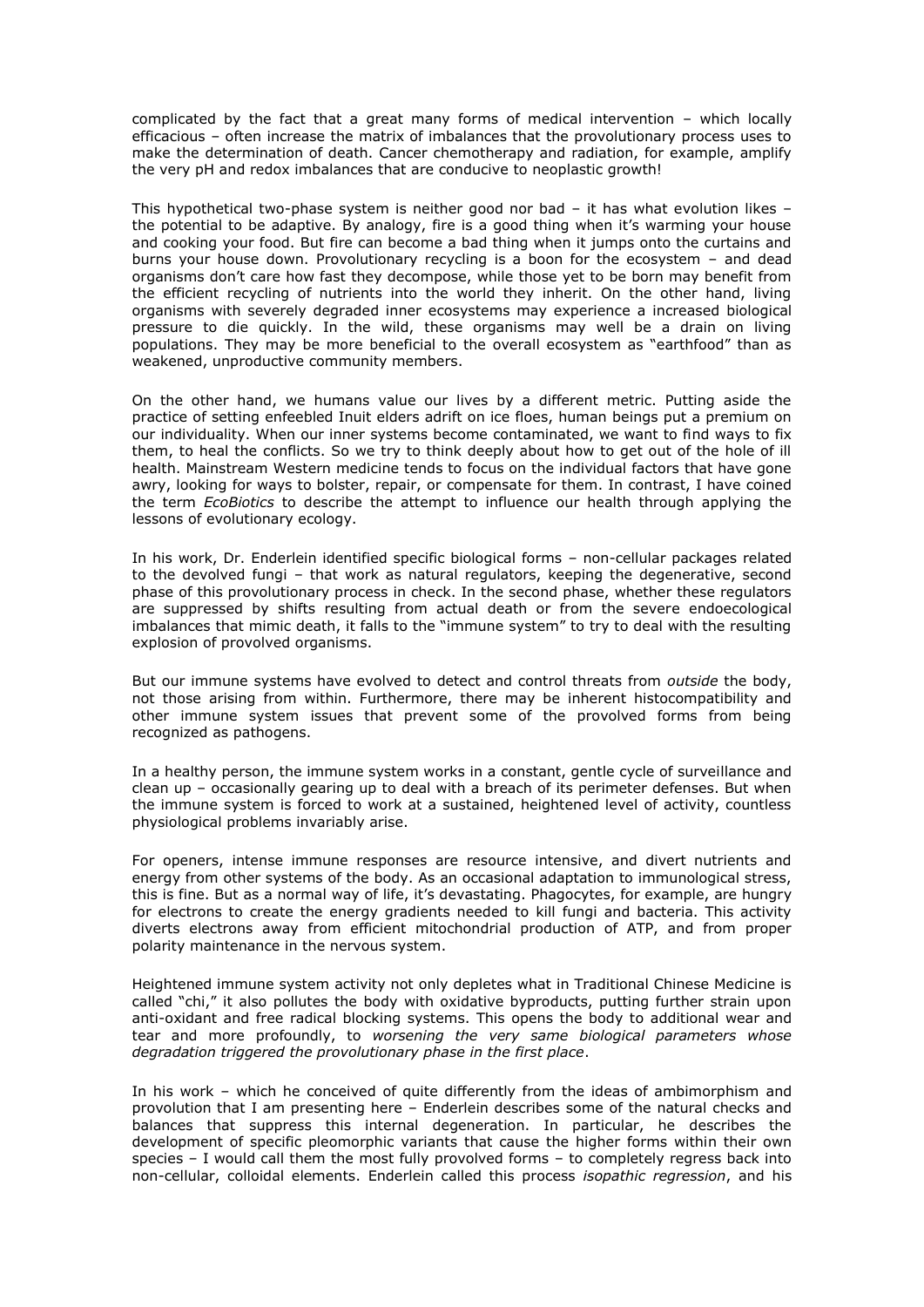"fungal phase" remedies were designed to enhance the body's ability to create these natural regulators.

A great deal of controversy currently exists, even among those who have experienced the clinical efficacy of these regulator remedies, about how they actually work. Another short paper, *An Open Letter On Pleomorphism – Unbundling the Enderlein Legacy* addresses some of the elements of this controversy.

### **EcoBiotics: A Therapeutic Paradigm**

The other important aspect of the ambimorphic -provolutionary model is that it suggests a biologically based approach to therapy. This is the work I previously mentioned called EcoBiotics – derived from the fusion of the words Biology, Ecology, and Dynamics. Unlike most natural and holistic approaches to health – many of which are wonderful, effective, and highly evolved systems - EcoBiotics stems from the rational intersection of the Ambimorphic Paradigm with pioneering work in other areas of non-traditional biology and medicine, including homotoxicology, biological terrain, metabolic nutrition, and structure/energy integration.

While the application of EcoBiotics is as much an art as any other approach to healing, it is very easy to express, in general terms, how the EcoBiotic process works. In-depth seminars in EcoBiotics, including training in an advanced form of pleomorphic live blood analysis called DIAD Microscopy, delve deeply into the theory and practice of these subjects.

The basic steps in any EcoBiotic program are as follows:

- 1. Step 1. Identify and begin to reverse the factors stimulating provolution. These include the presence of certain toxins, shifts in pH, redox, and electrolyte differentials of various body systems, chronic exogenous infections, imbalanced dietary and metabolic factors, chronic stress patterns, etc. Many methods exist for identifying and rectifying these problems
- 2. Temporarily support the over-stressed immune system in its necessary, but ultimately futile battle to fight internal provolution as though it were an exogenous infection. This includes factors for general immune stimulation, targeted techniques of immune enhancement, and cleaning up the oxidative stress and other toxic byproducts of unnaturally sustained immune activity
- 3. Use DIAD (Differential Isopathic Assessment in Darkfield) to both identify and quantify the provolutionary influence of various devolved fungal species within the body. From this information, build a precise strategy and therapeutic sequence for restoring enhanced ecological regulation. The key therapeutic tool for this phase is the proper use of the fungal colloid remedies originally developed by Schmidt,. Enderlein, and their contemporaries
- 4. In concert with these other activities, work to support the critical organs and pathways of elimination that will be stressed by detoxifying and rebalancing the internal ecology. These organs may already be chronically weak, and in various phases of symptomatic distress that require special care and support. This step may also involve specific strategies to flush out intracellular toxins
- 5. Work with the individual to develop the enhanced consciousness, sense of belonging, compassion, and gratitude that attract and reinforce a positive self-image and connection with life – both human and microbial. This is not a matter of religious belief, though some may choose to approach it in this way. Rather, it is aimed at creating a clear and vital sense of self – which is the foundation for everything we ask our bodies to do in support of our physical existence. Lifestyle choices, including stress management, exercise, diet, and meditation, as well as subtle manual healing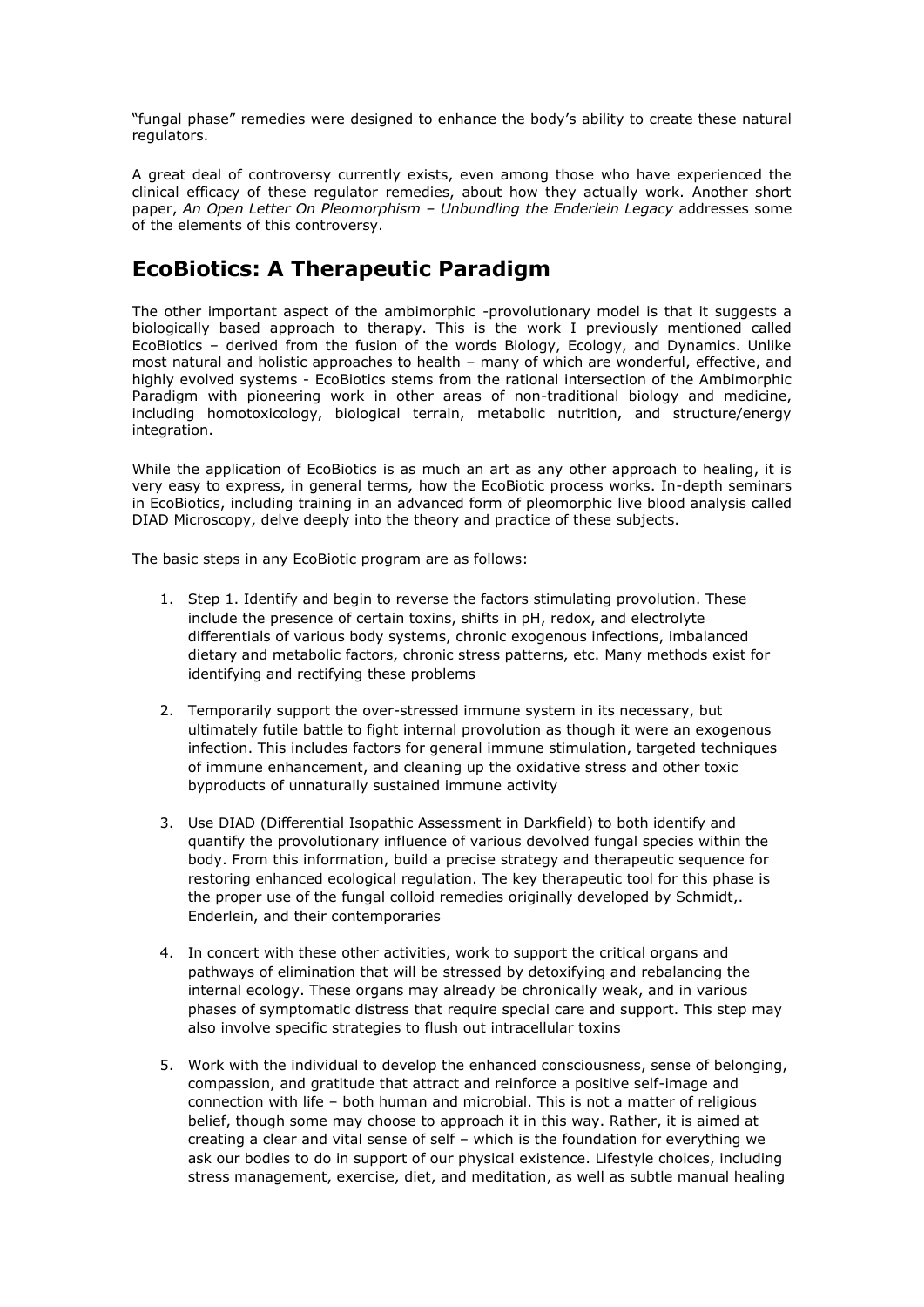arts, such as craniosacral and visceral therapies, are often powerful facets of this process

### **EcoBiotics: A Work In Progress**

Clearly, both the theoretical and clinical facets of EcoBiotics constitute a work in progress. One of the greatest challenges in this task is that the phenomena are so complex, and the concepts needed to explore them are often so far from accepted avenues of knowledge that it becomes difficult to communicate, even with cherished colleagues. In short, we lack a common language, or even a common *agreement* about the phenomena themselves.

Because of my background and research in the field, I have a natural tendency to think about pleomorphism as the *upward* tendency for molecular systems to reorganize into cellular forms – a kind of *cytotropism*.

But others within the field, especially those trained in medical bacteriology and molecular biology, tend to think of pleomorphism as the *downward* pressure exerted on living bacteria by antibiotics and other environmental influences. These researchers, such as Lida Mattman, focus on how bacteria change their form to escape detection by the immune system, or how they adapt in the face of chemical and environmental adversity.

The *Ambimorphic Paradigm* encompasses both sides, recognizing the pressures for pleomorphic devolution, as well as the capacity for subsequent provolution, as a series of teleologically linked events. Whether the particular ideas expressed here are substantially correct, partially correct, or even totally off-the-wall, it is my hope that we continue to think creatively about these deep issues, rather than sweeping the phenomena under the rug. My most fervent wish is that we approach one another as allies with information and insights to share – not as competitors working to "debunk" each other's muddle-headed thinking. I have, for instance, sat through too many talks "disproving" the value of homeopathy because diluted solutions no longer contained molecules of the original substance. No one who has worked with homeopathy thinks that's how it works. It's like saying, "I can prove that radio you gave me is a hoax. I opened it up and there weren't any tiny musicians inside."

Anyone who looks deeply into the bubbling cauldron of life on Earth must come away humbled. Those of us who work with these challenging concepts, especially in the world of healing, have seen so many realities that just don't fit neatly into the central paradigm – we know that something fundamental and extremely interesting is going on. So why don't we join our hearts and minds and see where the realities lead us? Einstein once said, "Everything should be made as simpler as possible – but not simpler."

The evolution and perpetuation of life on Earth are *not* simple. Let's remain open to the challenges, while we resist the temptation to reduce these magnificent and multi-faceted phenomena into something "simpler than possible." Thanks.

Some Recommended Readings

Becker, Robert O. – *The Body Electric – Electromagnetism and the Foundation of Life* (1985), *Cross Currents, The Perils of Electropollution, The Promise of Electromedicine* (1990)

Enby, Erik; Gosch, Peter; Sheehan, Michael – *Hidden Killers – The Revolutionary Medical Discoveries of Professor Guenther Enderlein* (1990)

Enderlein, Gunther – *Bacteria Cyclogeny* (1925, English Translation 1998)

Grace, Stuart – *An Open Letter on Pleomorphism – Unbundling the Enderlein Legacy* (2001)